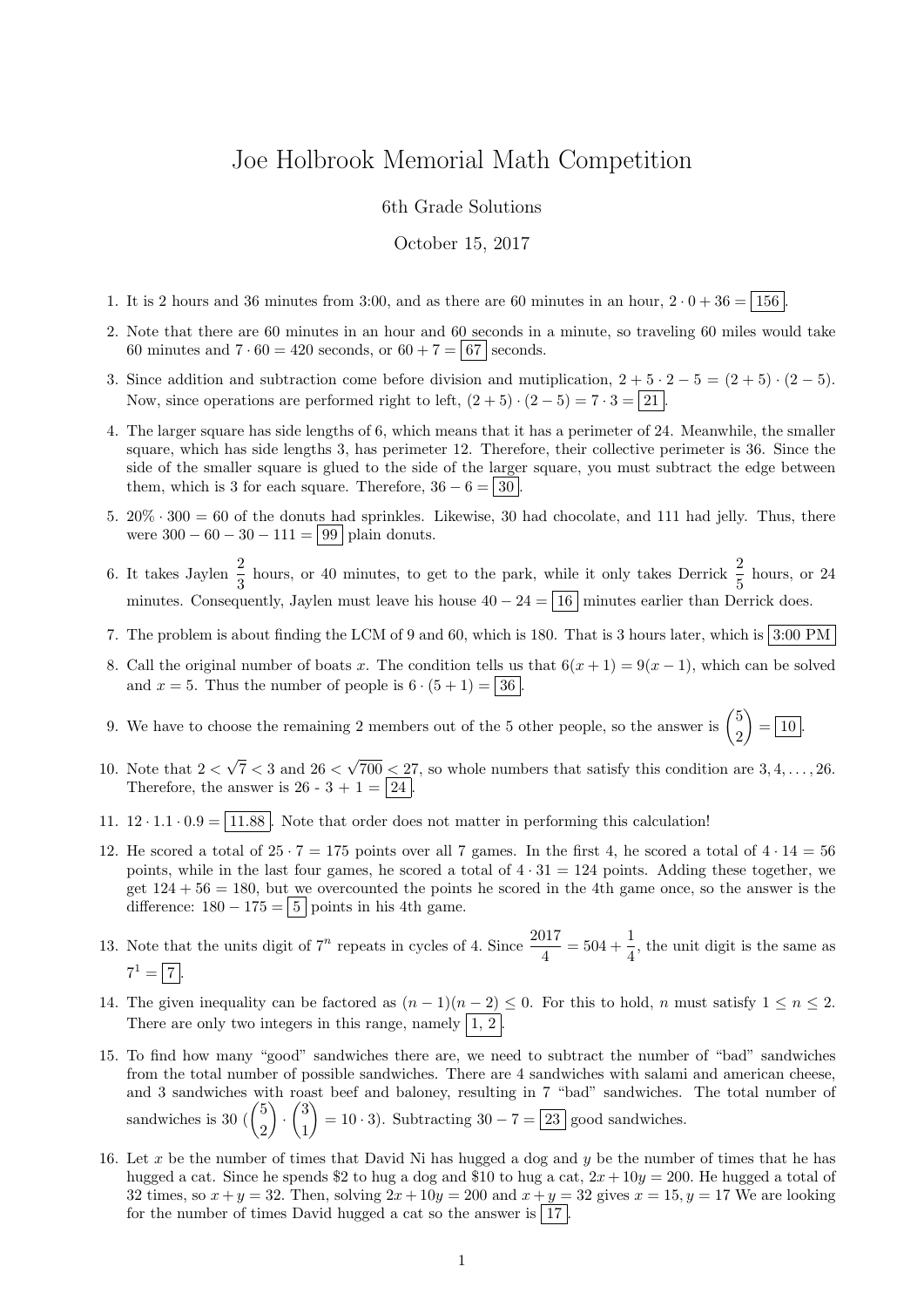- 17. Note that  $0\Delta a = a\Delta 0 = 0$  if  $a \neq 0$ . Thus  $((2\Delta 6)\Delta 3)\Delta (0\Delta (3\Delta 7)) = 0$
- 18. Since the sequence starts off with 2 odd terms, every third term will be even. Thus, all the terms that are multiples of three are the ones we are looking for. Among the first 100, thee are  $33 \mid$  multiples of 3.
- 19. In those 5 numbers, there must be at least 2 5's in order to make it the unique mode. In order to minimize the average of the smallest 4 numbers, you want 1 and 2 to be part of the set (you can't have 2 1's since that would mean that 5 is not the unique mode). Now, given these 4 numbers, you need  $|12|$  in order to make the average 5.
- 20. 0 cannot be a base number since that makes the whole expression 0. Then, it must be an exponent number to one of  $\{2, 1, 7\}$ . Since 1 is the lowest of the three and has the least impact, we choose that one. Since  $2^7 > 7^2$ , our end expression is  $2^7 \cdot 1^0 = 128$ .
- 21. Triangles  $\triangle ABD$  and  $\triangle BDC$  are equilateral since  $\frac{120^{\circ}}{2} = 60^{\circ}$  so the total area is  $2 * \frac{6^2 \sqrt{3}}{4}$ 3  $\frac{\sqrt{3}}{4} = \boxed{18\sqrt{3}}$
- 22. Looking at the hundreds place, the two digits have to be 9 and 1. Now, if the tenth place of the subtrahend is 1, the smallest it can be is 110, and the minuend would have to be more than  $894+110=1004$ . Thus the tens place of the subtrahend is  $\vert 0 \vert$ , and so is the product of the digits.
- 23. Since Haneul and Ivy always sit together, we can consider them as one person. Once we have done this, the only "person" Julia can sit next to is the pair Haneul and Ivy. Therefore Julia must be on the end, and she must be next to Haneul and Ivy. This pair can be oriented two ways, and Julia can be on the left or the right, and Ben and David can be oriented two ways, so there are  $\boxed{8}$  total permutations.
- 24. Being a multiple of 3 depends on the sum of the digits of each term. The term has remainder 0 divided by 3, the second term has remainder 0, the third term has remainder 2, and the last term has remainder 1, so the sum has remainder 0 divided by 3. Therefore, it is always a multiple of 3 regardless of the position of the digits in each term so the probability is  $|1|$
- 25. By properties of 30 60 90 degree triangles, the height of the tree must be 6√3 feet tall. As the triangle formed by the position of the bug, David, and the base of the tree forms another  $30 - 60 - 90$  degree triangle, the height of the bug above the ground is  $\frac{6}{4}$  $\frac{3}{3} = \boxed{2\sqrt{3}}$  feet.
- 26. Chord BP is a diameter of  $\Omega$  as point O lies on BP. As the radius of  $\Omega$  is 2, the length of BP is 4, and the angle  $\angle BCP = 90^{\circ}$ , applying the Pythagorean Theorem on  $\triangle BCP$  yields  $BC^{2} + PC^{2} = BP^{2}$ . Plugging in the given values yields  $BC^2 = 4^2 - 3^2 = 7 \rightarrow BC = \sqrt{\sqrt{}}$  $7$  .
- 27.  $1200 = 2^4 \cdot 3 \cdot 5^2$ , so there are  $5 \cdot 2 \cdot 3 = 30$  total factors and  $3 \cdot 1 \cdot 2 = 6$  perfect square factors. Therefore, there are  $\boxed{24}$  non-perfect square factors of 1200.
- 28. As  $AB = 8$  and  $BC = AD = 6$ , by the Pythagorean Theorem, it follows that  $BD = 10$ . As M is the midpoint of BD, DM must be 5. As AN is the height to the base BD in triangle  $\triangle ABD$ , 1  $\frac{1}{2} \cdot AN \cdot BD = \frac{1}{2}$  $rac{1}{2} \cdot AB \cdot AD \rightarrow AN = \frac{24}{5}$  $\frac{24}{5}$ . By the Pythagorean Theorem in triangle  $\triangle AND$ ,  $DN^2 =$  $AD^2 - AN^2 \rightarrow DN = \frac{18}{5}$  $rac{18}{5}$   $\rightarrow$   $MN = \begin{bmatrix} 7 \\ 5 \end{bmatrix}$  $\frac{1}{5}$
- 29. Set side BC to be of length x. Then side CD is of length  $37.5 x$ , since the sum of the two sides is half the perimeter. Then,  $x \cdot 14 = (37.5 - x) \cdot 16$ , solving gives us  $x = 20$ . Thus the area is  $20 \cdot 14 = |280|$
- 30. The horse can graze in  $360° 60° = 300°$  of a circle radius 8 which equates to  $\frac{300}{360} * \pi * 8^2$  area. It can also graze in the two segments touching the opposite edge of the triangle to the vertex it is tied to, each of which is  $180^\circ - 60^\circ = 120^\circ$  of a circle radius  $8 - 6 = 2$ , equating to  $2 * \frac{120}{200}$  $\frac{120}{360} * \pi * 2^2$  area. So the final answer is  $56\pi$
- 31. There are 5 people who are kicked out and 5 who stay. Since the likelihood of being in either of those groups is the same, the answer is  $|1/2|$
- 32. Each human does 25%, a dolphin 12.5%, a chicken 2.5%, and a rat 2% of the job of screwing in a light bulb in 1 hour and when the time is halved to 30 minutes, each animal does half of the job in that time. Since there is a human, 5 dolphins, and 25 chickens, they do  $(12.5 \cdot 1 + 6.25 \cdot 5 + 25 \cdot 1.25)\% = 75\%$  of the job in 30 minutes. Since each rat does 1% of the job in 30 minutes, we need  $100 - 75 = 25$  rats.